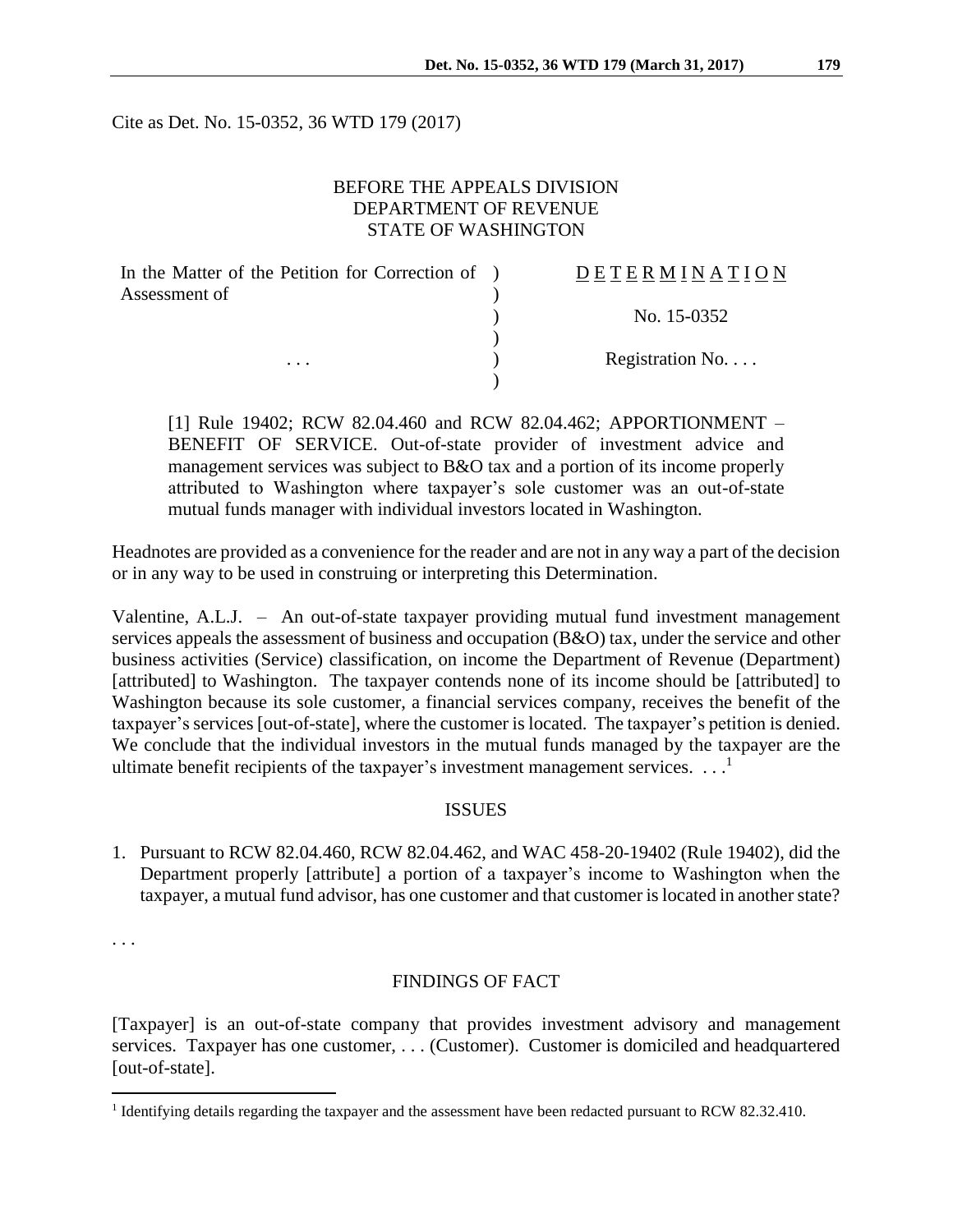In an email to the Department, dated April 19, 2011, Taxpayer provided the following description of its business:

[Taxpayer] is the Advisor for [Funds] shares and handles the general management of the portfolios. [Taxpayer] provides general management services to the [Funds], including overall supervisory responsibility for the general management of each [Fund's] securities portfolio.

The Department's out-of-state Audit Division (Audit) reviewed Taxpayer's business activities for the time-period of June 1, 2010, through December 31, 2012 (audit period). Audit's review was limited in scope to a review of Taxpayer's gross income.

Taxpayer came to the Department's attention because it submitted a Washington Amnesty Application on April 15, 2011. On April 21, 2011, Taxpayer submitted correspondence to the Department withdrawing its application. Taxpayer's correspondence reads, in pertinent part:

We filed our amnesty application on April 15, 2011, just prior to the deadline. In order to file a valid amnesty application, we had to estimate tax due. We entered a deminimis amount prior to actually knowing exactly what our tax liability would be in order to meet the filing deadline. Once we filed the amnesty application, we received the Washington Business Activities Questionnaire, a form designed to explain all of our Washington activities. We had to determine our business activities accurately to complete this required form. Upon further review, we found that [we perform] advisory services. These services include general management services and investment of our securities. The services are performed and the income is earned [out-of-state].

Attached please find our completed business activities questionnaire. Our responses indicate that we do not have business in Washington. Based on our review of the business, we now believe that we do not meet the nexus requirements for filing Washington business and occupation tax returns. We ask that you accept this business activities questionnaire. We respectfully request that you amend your records to show that this company has no Washington filing requirements.

Audit's position is that the individual investors in the mutual funds are receiving the benefit of Taxpayer's services; thus, Taxpayer's income generated from Washington investors should be attributed to Washington as taxable income. Audit estimated that Taxpayer's income [attributed] to Washington equaled five percent of Taxpayer's total income for the audit period.<sup>2</sup>

# ANALYSIS

1. Did the Department properly [attribute] a portion of a taxpayer's income to Washington when the taxpayer, a mutual fund advisor, has one customer and that customer is located in another state?

 $\overline{a}$ 

<sup>2</sup> Taxpayer did not provide records so Audit used an estimate.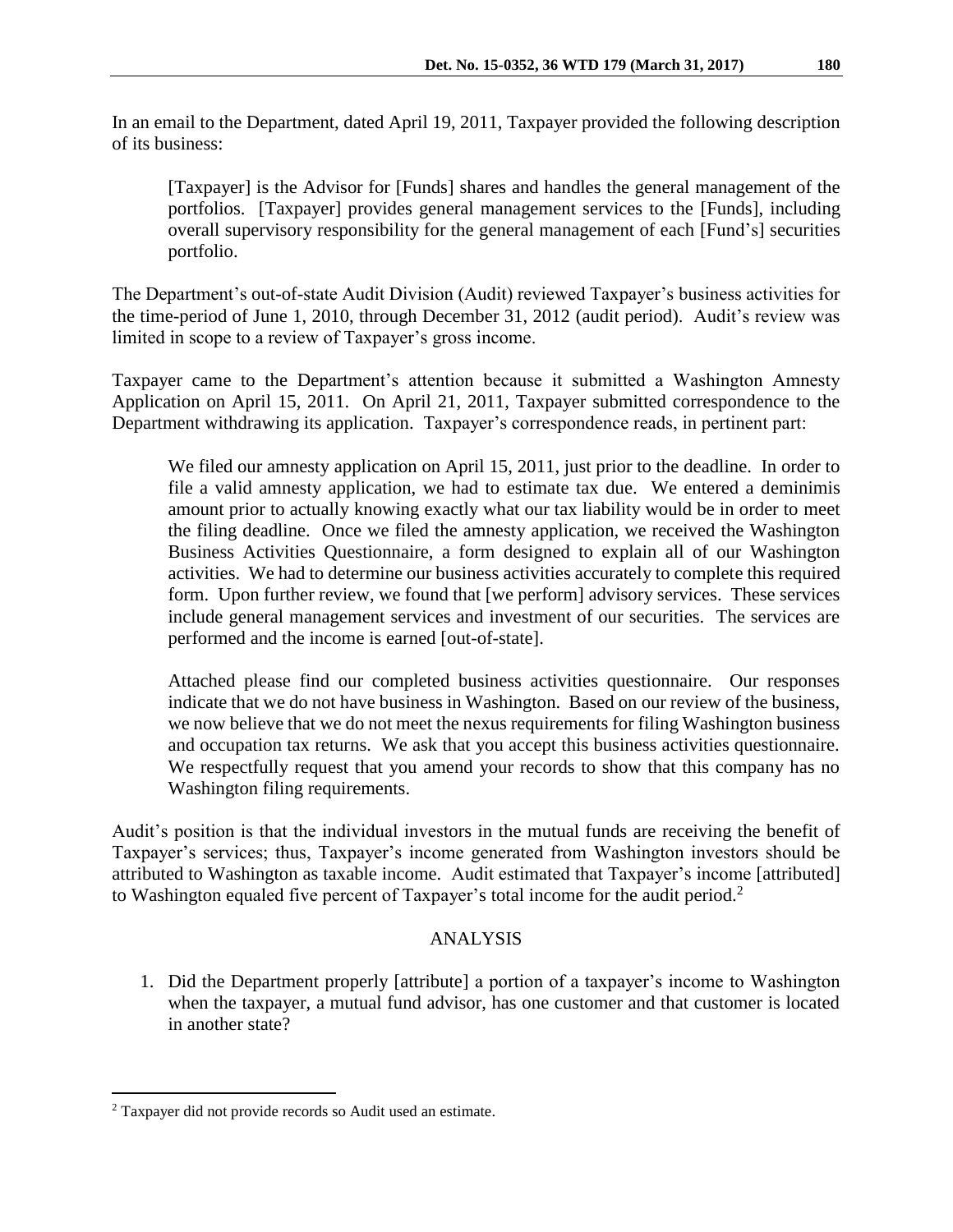The primary issue in dispute here is whether any of Taxpayer's apportionable income is attributable to Washington for the audit period.

"Apportionable income" is gross income of the business generated from engaging in apportionable activities. RCW 82.04.460(4)(a). "Apportionable activities" specifically include those taxed under RCW 82.04.290 (Tax on international investment management services or other business or service activities.). RCW  $82.04.460(4)(a)(vi)$ .

Effective June 1, 2010, RCW 82.04.460(1) provides:

Except as otherwise provided in this section, any person earning apportionable income taxable under this chapter and also taxable in another state must, for the purpose of computing tax liability under this chapter, apportion to this state, in accordance with RCW [82.04.462,](http://apps.leg.wa.gov/rcw/default.aspx?cite=82.04.462) that portion of the person's apportionable income derived from business activities performed within this state.

Income apportioned to Washington is multiplied by a "receipts factor," the numerator of which is the gross income of the business attributed to Washington and the denominator of which is the gross income of the business worldwide. RCW 84.04.462(1), (3)(a).

RCW 82.04.462 provides a series of cascading rules for purposes of determining to which state a taxpayer's gross income is attributable. RCW 82.04.462(3)(b) provides, in pertinent part:

. . . [F]or purposes of computing the receipts factor, gross income of the business generated from each apportionable activity is attributable to the state:

(i) Where the customer received the benefit of the taxpayer's service or, in the case of gross income from royalties, where the customer used the taxpayer's intangible property.

Rule 19402 is the Department's rule that explains "the apportionment of income from engaging in apportionable activities." Section 304 of Rule 19402 provides examples "of the application of the benefit of service analysis and reasonable methods of proportionally attributing receipts." Example 32 is applicable to the facts of this case. It reads:

Investment Manager manages a mutual fund. Investment manager receives a fee for managing the fund based on the value of the assets in the fund on particular days. Investment Manager knows or should know the identity of the investors in the fund and their mailing addresses. The fees received by Investment Manager (whether from the mutual fund or from individual investor's accounts) are for services provided to the investors. Investment Manager's services do not relate to real or tangible personal property and do not relate to real or tangible personal property and do not require that the client be physically present, therefore, the benefit of Investment Manager's services is received where the investors are located and Investment Manager's apportionable receipts must be attributed to those locations.